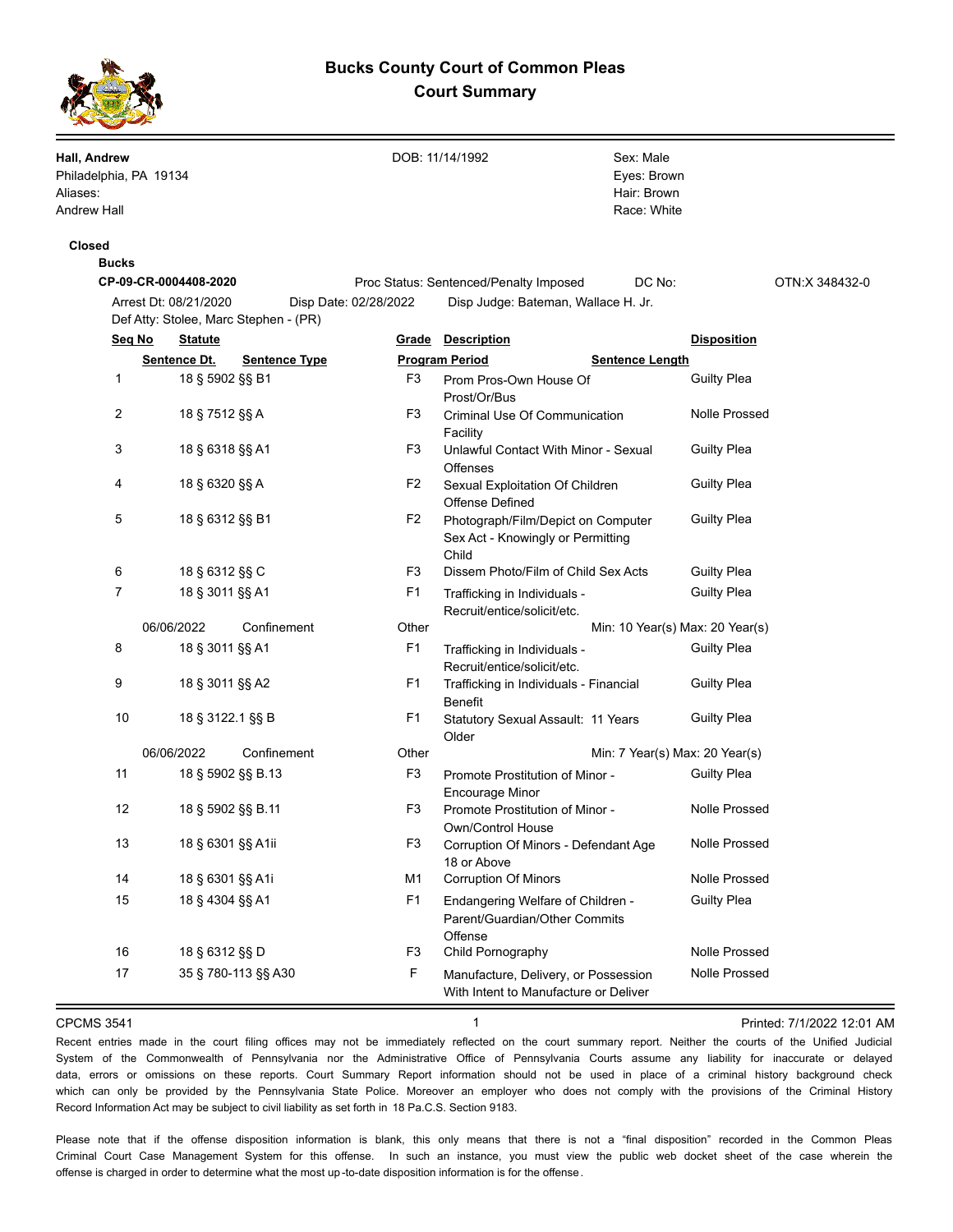

# **Bucks County Court of Common Pleas Court Summary**

### **Hall, Andrew (Continued)**

| <b>Bucks (Continued)</b> |                           |                                                |                                                       |                       |                                                                                              |                        |                                      |                |
|--------------------------|---------------------------|------------------------------------------------|-------------------------------------------------------|-----------------------|----------------------------------------------------------------------------------------------|------------------------|--------------------------------------|----------------|
|                          | <u>Seq No</u>             | <u>Statute</u>                                 |                                                       | Grade                 | <b>Description</b>                                                                           |                        | <b>Disposition</b>                   |                |
|                          |                           | Sentence Dt.                                   | <b>Sentence Type</b>                                  |                       | <b>Program Period</b>                                                                        | <b>Sentence Length</b> |                                      |                |
| 18                       |                           | 18 § 6312 §§ B1                                |                                                       | F2                    | Photograph/Film/Depict on Computer<br>Sex Act - Knowingly or Permitting<br>Child             |                        | <b>Guilty Plea</b>                   |                |
| 19                       |                           | 18 § 6312 §§ B2                                |                                                       | F <sub>2</sub>        | Photograph/Film/Depict on Computer<br>Sex Act - Knowingly Depicts on<br>Computer, Photo, etc |                        | <b>Nolle Prossed</b>                 |                |
| 20                       |                           | 18 § 6312 §§ D                                 |                                                       | F3                    | Child Pornography                                                                            |                        | <b>Nolle Prossed</b>                 |                |
| 21                       |                           |                                                | 35 § 780-113 §§ A16                                   | м                     | Int Poss Contr Subst By Per Not Reg                                                          |                        | <b>Nolle Prossed</b>                 |                |
|                          | 22<br>35 § 780-113 §§ A32 |                                                |                                                       | М                     | Use/Poss Of Drug Paraph                                                                      |                        | <b>Nolle Prossed</b>                 |                |
| 23                       | 18 § 911 §§ B3            |                                                |                                                       | F1                    | Corrupt Organizations - Employee                                                             |                        | <b>Nolle Prossed</b>                 |                |
| 24                       |                           | 18 § 6318 §§ A3                                |                                                       | F <sub>3</sub>        | Unlawful Contact With Minor -<br>Prostitution                                                |                        | <b>Guilty Plea</b>                   |                |
|                          | 99999                     | 18 § 3122.1 §§ A1                              |                                                       | F2                    | Statutory Sexual Assault: 4-8 Years<br>Older                                                 |                        | Withdrawn                            |                |
|                          |                           | Arrest Dt: 04/19/2014                          |                                                       | Disp Date: 11/04/2014 | Proc Status: Sentenced/Penalty Imposed                                                       |                        |                                      |                |
|                          |                           |                                                | Def Atty: Defender Association of Philadelphia - (PD) |                       | Disp Judge: Kane, Harold M.                                                                  |                        |                                      |                |
|                          | Seq No                    | <b>Statute</b>                                 |                                                       | Grade                 | <b>Description</b>                                                                           |                        | <b>Disposition</b>                   |                |
|                          |                           | Sentence Dt.                                   | <b>Sentence Type</b>                                  |                       | <b>Program Period</b>                                                                        | <b>Sentence Length</b> |                                      |                |
| 1                        |                           | 11/04/2014                                     | 35 § 780-113 §§ A30<br>Probation                      | F<br>4 years          | Manufacture, Delivery, or Possession<br>With Intent to Manufacture or Deliver                | Max: 4 Year(s)         | Guilty Plea - Negotiated             |                |
|                          |                           |                                                |                                                       |                       |                                                                                              |                        |                                      |                |
|                          |                           | MC-51-CR-0007655-2013<br>Arrest Dt: 02/24/2013 | Def Atty: Defender Association of Philadelphia - (PD) | Disp Date: 12/16/2014 | Proc Status: Sentenced/Penalty Imposed<br>Disp Judge: Meehan, William Austin Jr.             |                        | DC No: 1325015640                    |                |
|                          | Seq No                    | <b>Statute</b>                                 |                                                       | <u>Grade</u>          | <b>Description</b>                                                                           |                        | <b>Disposition</b>                   | OTN:N 849271-3 |
|                          |                           | Sentence Dt.                                   | <b>Sentence Type</b>                                  |                       | <b>Program Period</b>                                                                        | <b>Sentence Length</b> |                                      |                |
| 1                        |                           |                                                | 35 § 780-113 §§ A30                                   | F                     | Manufacture, Delivery, or Possession<br>With Intent to Manufacture or Deliver                |                        | Guilty                               |                |
|                          |                           | 02/10/2015                                     | Confinement                                           | Other                 |                                                                                              |                        | Min: $3$ Month(s) Max: $12$ Month(s) |                |
|                          |                           | 02/10/2015                                     | Probation                                             | 2 years               |                                                                                              | Max: 2 Year(s)         |                                      |                |
|                          |                           | MC-51-CR-0015925-2013                          |                                                       |                       | Proc Status: Sentenced/Penalty Imposed                                                       |                        | DC No: 1325034772                    |                |
|                          |                           | Arrest Dt: 04/25/2013                          | Def Atty: Defender Association of Philadelphia - (PD) | Disp Date: 12/16/2014 | Disp Judge: Meehan, William Austin Jr.                                                       |                        |                                      |                |
|                          | Seq No                    | <b>Statute</b>                                 |                                                       | <b>Grade</b>          | <b>Description</b>                                                                           |                        | <b>Disposition</b>                   | OTN:N 858778-4 |

CPCMS 3541 2 Printed: 7/1/2022 12:01 AM

Recent entries made in the court filing offices may not be immediately reflected on the court summary report. Neither the courts of the Unified Judicial System of the Commonwealth of Pennsylvania nor the Administrative Office of Pennsylvania Courts assume any liability for inaccurate or delayed data, errors or omissions on these reports. Court Summary Report information should not be used in place of a criminal history background check which can only be provided by the Pennsylvania State Police. Moreover an employer who does not comply with the provisions of the Criminal History Record Information Act may be subject to civil liability as set forth in 18 Pa.C.S. Section 9183.

Please note that if the offense disposition information is blank, this only means that there is not a "final disposition" recorded in the Common Pleas Criminal Court Case Management System for this offense. In such an instance, you must view the public web docket sheet of the case wherein the offense is charged in order to determine what the most up -to-date disposition information is for the offense.